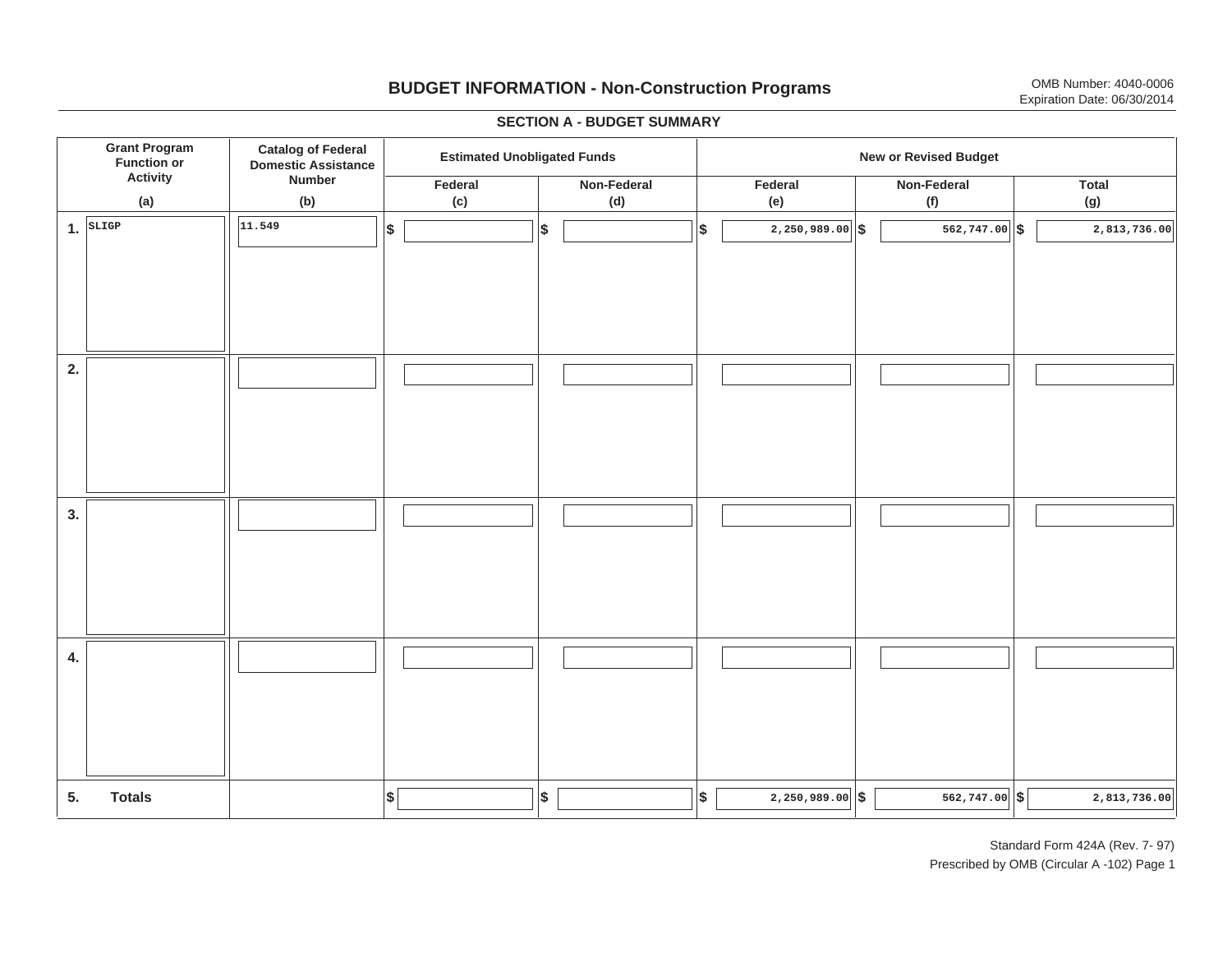#### **SECTION B - BUDGET CATEGORIES**

| (2)<br>(4)<br>$\overline{(3)}$<br>SLIGP<br>$755,085.50$ \$<br>$\overline{239,917.79}$ \$<br>\$<br>\$<br>$\left  \right\rangle$<br>a. Personnel<br>235,807.51<br>79,435.74<br>b. Fringe Benefits<br>233,420.00<br>0.00<br>c. Travel<br>0.00<br>0.00<br>d. Equipment<br>38,444.00<br>0.00<br>e. Supplies<br>920,542.99<br>0.00<br>f. Contractual<br>0.00<br>0.00<br>g. Construction<br>243, 393.47<br>67,689.00<br>h. Other<br>$\left  \frac{1}{2} \right $<br>2,250,989.00<br>562,747.00<br>i. Total Direct Charges (sum of 6a-6h)<br>0.00<br>0.00<br>$\boldsymbol{\$}$<br>j. Indirect Charges<br>$2,250,989.00$ \$<br>$562, 747.00$ \$<br>\$<br>$\boldsymbol{\$}$<br>$\left  \frac{1}{2} \right $<br>k. TOTALS (sum of 6i and 6j)<br>\$<br>$$\mathbb{S}$$<br>\$<br>\$<br>$ \$$<br>7. Program Income | 6. Object Class Categories |     | GRANT PROGRAM, FUNCTION OR ACTIVITY<br>Total |  |  |  |  |  |              |
|-----------------------------------------------------------------------------------------------------------------------------------------------------------------------------------------------------------------------------------------------------------------------------------------------------------------------------------------------------------------------------------------------------------------------------------------------------------------------------------------------------------------------------------------------------------------------------------------------------------------------------------------------------------------------------------------------------------------------------------------------------------------------------------------------------|----------------------------|-----|----------------------------------------------|--|--|--|--|--|--------------|
|                                                                                                                                                                                                                                                                                                                                                                                                                                                                                                                                                                                                                                                                                                                                                                                                     |                            | (1) |                                              |  |  |  |  |  | (5)          |
|                                                                                                                                                                                                                                                                                                                                                                                                                                                                                                                                                                                                                                                                                                                                                                                                     |                            |     |                                              |  |  |  |  |  |              |
|                                                                                                                                                                                                                                                                                                                                                                                                                                                                                                                                                                                                                                                                                                                                                                                                     |                            |     |                                              |  |  |  |  |  |              |
|                                                                                                                                                                                                                                                                                                                                                                                                                                                                                                                                                                                                                                                                                                                                                                                                     |                            |     |                                              |  |  |  |  |  |              |
|                                                                                                                                                                                                                                                                                                                                                                                                                                                                                                                                                                                                                                                                                                                                                                                                     |                            |     |                                              |  |  |  |  |  |              |
|                                                                                                                                                                                                                                                                                                                                                                                                                                                                                                                                                                                                                                                                                                                                                                                                     |                            |     |                                              |  |  |  |  |  |              |
|                                                                                                                                                                                                                                                                                                                                                                                                                                                                                                                                                                                                                                                                                                                                                                                                     |                            |     |                                              |  |  |  |  |  |              |
|                                                                                                                                                                                                                                                                                                                                                                                                                                                                                                                                                                                                                                                                                                                                                                                                     |                            |     |                                              |  |  |  |  |  |              |
|                                                                                                                                                                                                                                                                                                                                                                                                                                                                                                                                                                                                                                                                                                                                                                                                     |                            |     |                                              |  |  |  |  |  | 995,003.29   |
|                                                                                                                                                                                                                                                                                                                                                                                                                                                                                                                                                                                                                                                                                                                                                                                                     |                            |     |                                              |  |  |  |  |  | 315, 243. 25 |
|                                                                                                                                                                                                                                                                                                                                                                                                                                                                                                                                                                                                                                                                                                                                                                                                     |                            |     |                                              |  |  |  |  |  | 233,420.00   |
|                                                                                                                                                                                                                                                                                                                                                                                                                                                                                                                                                                                                                                                                                                                                                                                                     |                            |     |                                              |  |  |  |  |  |              |
|                                                                                                                                                                                                                                                                                                                                                                                                                                                                                                                                                                                                                                                                                                                                                                                                     |                            |     |                                              |  |  |  |  |  | 38,444.00    |
|                                                                                                                                                                                                                                                                                                                                                                                                                                                                                                                                                                                                                                                                                                                                                                                                     |                            |     |                                              |  |  |  |  |  | 920,542.99   |
|                                                                                                                                                                                                                                                                                                                                                                                                                                                                                                                                                                                                                                                                                                                                                                                                     |                            |     |                                              |  |  |  |  |  |              |
|                                                                                                                                                                                                                                                                                                                                                                                                                                                                                                                                                                                                                                                                                                                                                                                                     |                            |     |                                              |  |  |  |  |  | 311,082.47   |
|                                                                                                                                                                                                                                                                                                                                                                                                                                                                                                                                                                                                                                                                                                                                                                                                     |                            |     |                                              |  |  |  |  |  | 2,813,736.00 |
|                                                                                                                                                                                                                                                                                                                                                                                                                                                                                                                                                                                                                                                                                                                                                                                                     |                            |     |                                              |  |  |  |  |  |              |
|                                                                                                                                                                                                                                                                                                                                                                                                                                                                                                                                                                                                                                                                                                                                                                                                     |                            |     |                                              |  |  |  |  |  | 2,813,736.00 |
|                                                                                                                                                                                                                                                                                                                                                                                                                                                                                                                                                                                                                                                                                                                                                                                                     |                            |     |                                              |  |  |  |  |  |              |
| Standard Form 4244 (Rev. 7, 97)                                                                                                                                                                                                                                                                                                                                                                                                                                                                                                                                                                                                                                                                                                                                                                     |                            |     |                                              |  |  |  |  |  |              |

**Authorized for Local Reproduction**

Standard Form 424A (Rev. 7- 97)

Prescribed by OMB (Circular A -102) Page 1A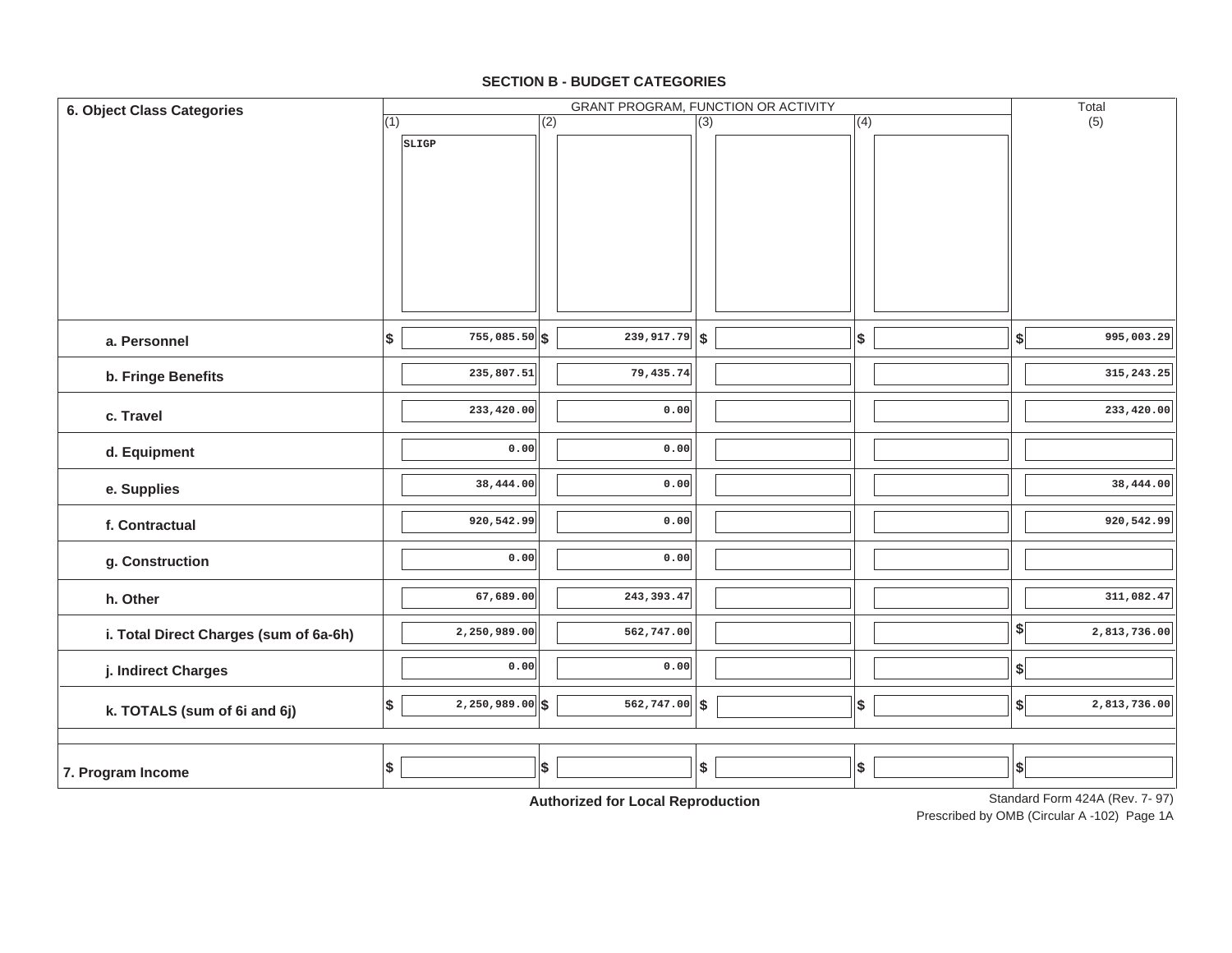| <b>SECTION C - NON-FEDERAL RESOURCES</b>     |                                                                                 |    |                                          |    |                               |                          |                   |                           |             |  |
|----------------------------------------------|---------------------------------------------------------------------------------|----|------------------------------------------|----|-------------------------------|--------------------------|-------------------|---------------------------|-------------|--|
| (a) Grant Program                            |                                                                                 |    | (b) Applicant                            |    | (c) State                     |                          | (d) Other Sources |                           | (e)TOTALS   |  |
| SLIGP<br>8.                                  |                                                                                 | \$ | 562,747.00                               | \$ |                               | $\sqrt{2}$               |                   | $\boldsymbol{\mathsf{s}}$ | 562,747.00  |  |
| 9.                                           |                                                                                 |    |                                          |    |                               |                          |                   |                           |             |  |
| 10.                                          |                                                                                 |    |                                          |    |                               |                          |                   |                           |             |  |
| 11.                                          |                                                                                 |    |                                          |    |                               |                          |                   |                           |             |  |
| 12. TOTAL (sum of lines 8-11)                |                                                                                 | \$ | $\overline{562,747.00}$ \\$              |    |                               | $\vert$ \$               |                   | $\boldsymbol{\mathsf{s}}$ | 562,747.00  |  |
|                                              |                                                                                 |    | <b>SECTION D - FORECASTED CASH NEEDS</b> |    |                               |                          |                   |                           |             |  |
|                                              | <b>Total for 1st Year</b>                                                       |    | <b>1st Quarter</b>                       |    | 2nd Quarter                   |                          | 3rd Quarter       |                           | 4th Quarter |  |
| 13. Federal                                  |                                                                                 | \$ |                                          | \$ |                               | S                        |                   | Ι\$                       |             |  |
| 14. Non-Federal                              | \$                                                                              |    |                                          |    |                               |                          |                   |                           |             |  |
| 15. TOTAL (sum of lines 13 and 14)           | $\boldsymbol{s}$                                                                | \$ |                                          | \$ |                               | $\vert \mathsf{s} \vert$ |                   | $\vert$ \$                |             |  |
|                                              | SECTION E - BUDGET ESTIMATES OF FEDERAL FUNDS NEEDED FOR BALANCE OF THE PROJECT |    |                                          |    |                               |                          |                   |                           |             |  |
| (a) Grant Program                            |                                                                                 |    |                                          |    | <b>FUTURE FUNDING PERIODS</b> |                          | (YEARS)           |                           |             |  |
|                                              |                                                                                 |    | (b)First                                 |    | (c) Second                    |                          | (d) Third         |                           | (e) Fourth  |  |
| SLIGP<br>16.                                 |                                                                                 | \$ |                                          | \$ |                               | \$                       |                   | \$                        |             |  |
| 17.                                          |                                                                                 |    |                                          |    |                               |                          |                   |                           |             |  |
| 18.                                          |                                                                                 |    |                                          |    |                               |                          |                   |                           |             |  |
| 19.                                          |                                                                                 |    |                                          |    |                               |                          |                   |                           |             |  |
| 20. TOTAL (sum of lines 16 - 19)             | \$                                                                              |    | $\hat{\mathbf{s}}$                       |    | $\boldsymbol{s}$              |                          | \$                |                           |             |  |
| <b>SECTION F - OTHER BUDGET INFORMATION</b>  |                                                                                 |    |                                          |    |                               |                          |                   |                           |             |  |
| 21. Direct Charges:<br>22. Indirect Charges: |                                                                                 |    |                                          |    |                               |                          |                   |                           |             |  |
| Updated 7/24/2017<br>23. Remarks:            |                                                                                 |    |                                          |    |                               |                          |                   |                           |             |  |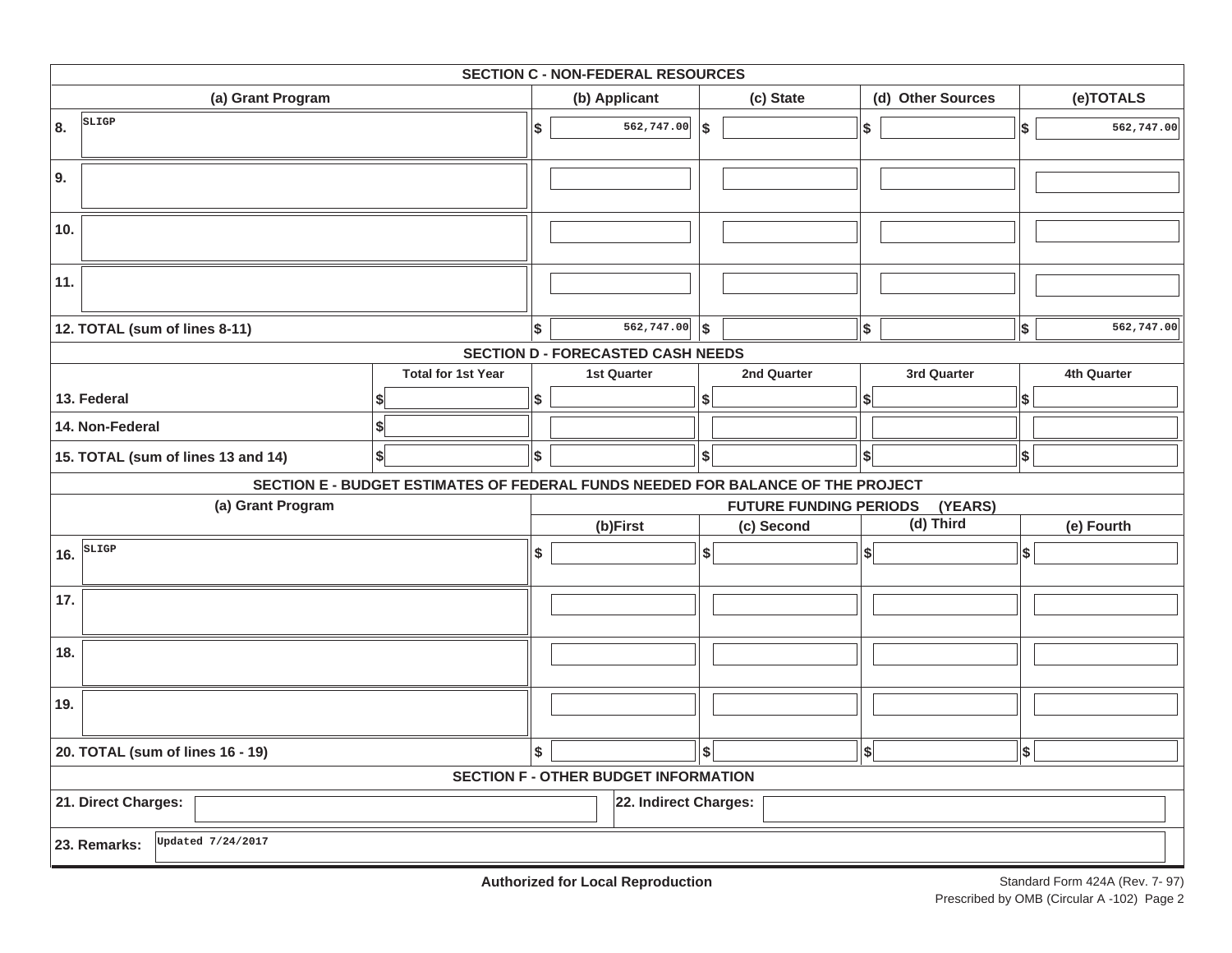

# **COLORADO Division of Homeland Security**  & **Emergency Management**

#### Department of Public Safety

9195 E. Mineral Avenue, Suite 200 Centennial, CO 80112

Michael E. Dame US Department of Commerce National Telecommunications and Information Administration Office of Public Safety Communications

Friday, June 23, 2017

Dear Mr Dame,

As the State Administering Agency for the State and Local Implementation Grant Program (SLIGP), the Colorado Department of Public Safety's Division of Homeland Security and Emergency Management (DHSEM), in cooperation and understanding with the Colorado Governor's Office of Information Technology, is hereby authorizing a voluntary deobligation of \$250,000.00.

DHSEM proffers the \$250,000.00 voluntary deobligation amount and is proceeding with the budget modification process. This cover letter serves as an official deobligation request.

Please feel free to direct questions to me at **Esther.** Son@state.co.us or 720-852-6627.

Sincerely,

 $\measuredangle$ to 1.

Cc: Grant File

Brian Shepherd Kim Coleman Madsen

Esther Son Brian Shepherd Grants and Contracts Manager Chief Operating Officer – Colorado Broadband Office Colorado Department of Public Safety Colorado Governor's Division of Homeland Security and Emergency Management Office of Information Technology

3. F.F.V

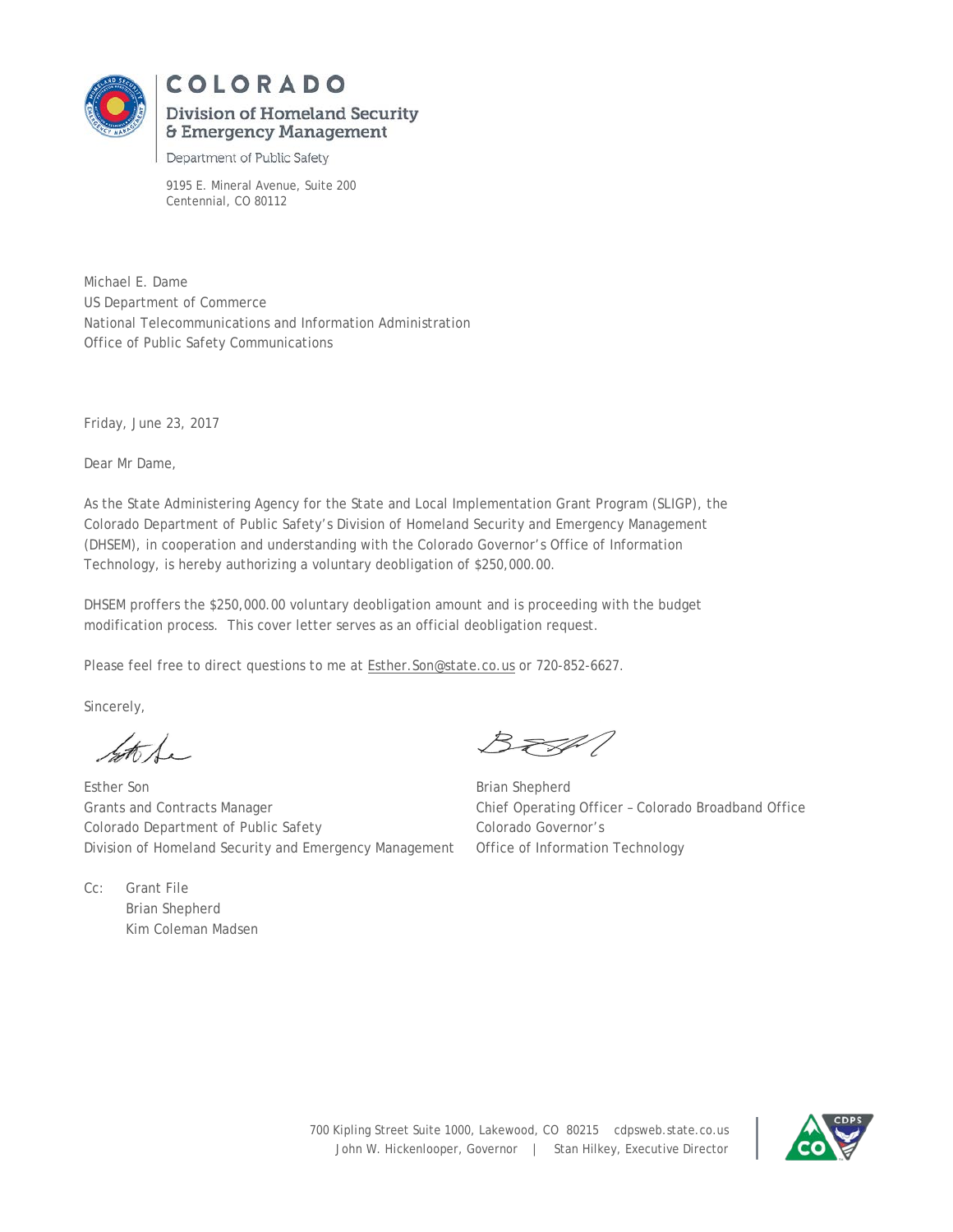

Department of Public Safety

## **State and Local Implementation Grant Program Budget Detailed Narrative Proposed De-obligation – May 2017**

The purpose of this document is to provide a detailed description of costs associated with the State and Local Implementation Grant Program (SLIGP) proposed de-obligation. The costs outlined below equate into the federally recognized cost categories specified in Form 424A. The costs reflect the total costs for both phases. The Detailed Budget spreadsheet has the specific line-items costs. Regarding the matching funds, Colorado has already realized approximately \$317,000 of in-kind matching funds to date. Based on this trend, we anticipate all matching funds met through in-kind contributions. In addition to the in-kind match for stakeholder time, Colorado has been paying salary and fringe benefits for two employees who spend a significant amount of time on SLIGP allowable activities reported to date.

| 1. Personnel | Federal:     | \$755,085.50 |
|--------------|--------------|--------------|
|              | Non-Federal: | \$239,917.79 |
|              | Total Cost:  | \$995,003.29 |

The Governor's Office of Information Technology (OIT) provided salary and benefits of the Broadband Implementation Manager and the Broadband Program Manager on SLIGP allowable activities, now reported quarterly towards in-kind match as outlined below and in the subsequent section titled "Matching Funds."

- a. **Public Safety Broadband Program Manager:** This position terminated on 12/1/2015 and the position reassigned as the Broadband Implementation Manager, who is still responsible for all previously assigned SLIGP activities. The employee does work on a small percentage of non-SLIGP allowable activities as well. The employee codes time spent to reflect allowable or non-allowable work, and OIT is now reporting the allowable salary and fringe benefits as matching funds to the SLIGP from 12/1/2015 – 12/31/2017.
- b. **Outreach Manger:** The Outreach Manager position is responsible for a majority of the dayto-day interaction with all stakeholders. We anticipate this individual spending a significant amount of their time traveling throughout the state for localized meetings and planning sessions.
- c. **Project Coordinator:** This position is effective since February 04, 2016 and is responsible for developing and maintaining projects plans, contact databases, tracking metrics, scheduling and providing general support to the overall effort.
- d. **State Point of Contact Salary**: As part of the de-obligation is the unused salary for the existing **Broadband Program Manager**, related to the required duties for the Single Point of Contact (SPOC) requirements. This position codes time for OIT to report allowable salary and fringe benefits as matching funds for the SLIGP allowable activities completed. OIT calculates match as 4 years of salary at \$117,000 per year, with 17.50% of that allowable time reported as match for each year.

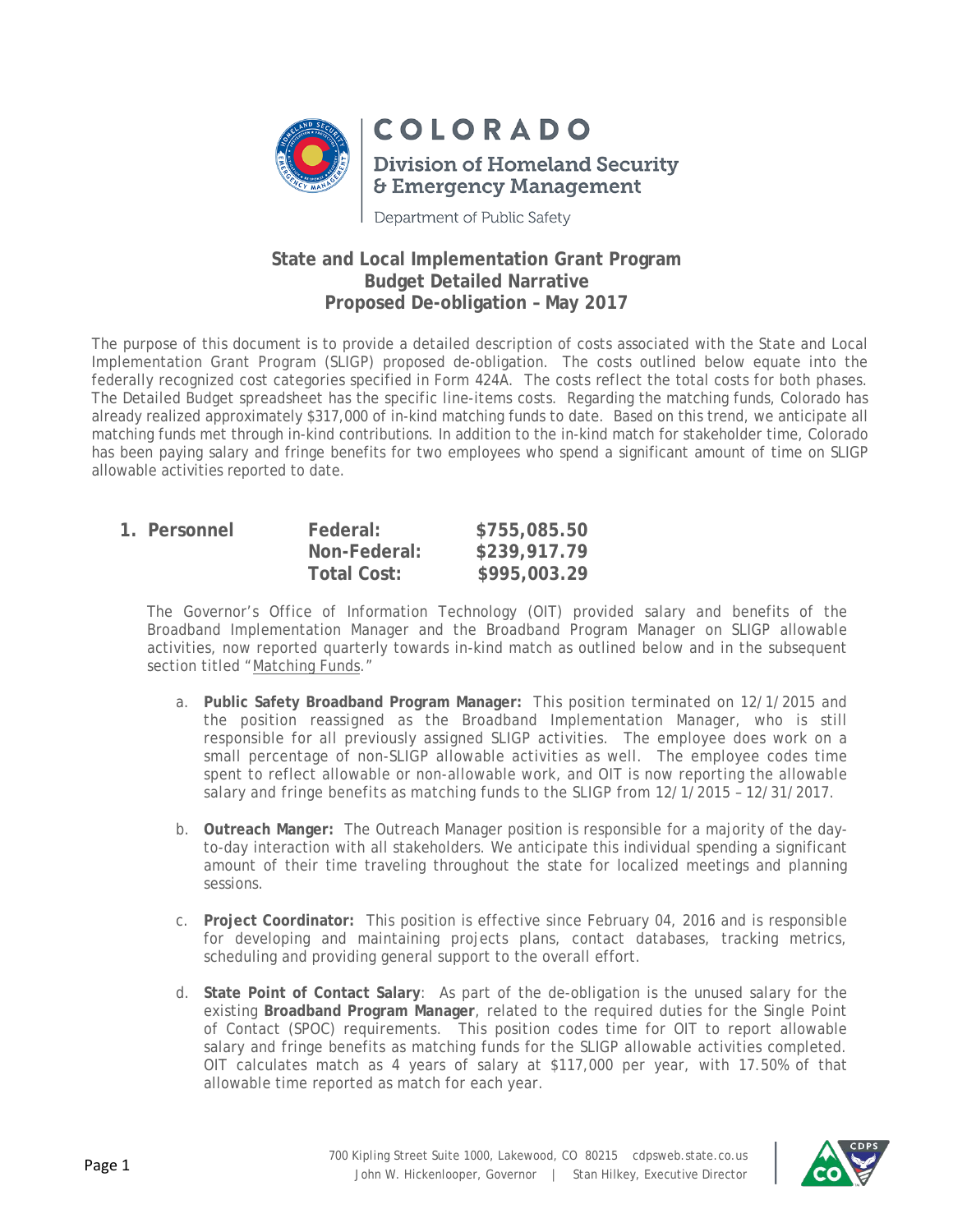e. **Grant Support:** The Division of Homeland Security and Emergency Management (DHSEM), in order to fulfill all oversight and reporting requirements of the grant, allocate resources to this project. The DHSEM, as the fiscal agent for the grant, have existing staff positions with experience managing grants so this cost applies towards covering those existing expenses. Additionally, the Governor's Office of Information Technology (OIT) have staff accountants working on the grant. Between DHSEM and OIT, allocated staff expenses are between the Grants and Contracts Manager, Grant Analyst, and Grant Accountant. The proposed reduction in the Grant Accountant salary from 4.5 years to 3.5 year goes towards the de-obligation.

| 2. Fringe Benefits | Federal:     | \$235,807.51 |
|--------------------|--------------|--------------|
|                    | Non-Federal: | \$79,435.74  |
|                    | Total Cost:  | \$315,243.25 |

The fringe benefits calculated use a standard multiplier of 33% from base salaries for the positions described in the previous section. Fringe benefits include, but are not limited to, medical, dental, PERA, life insurance, etc. The proposed reduction in the Grant Accountant fringe benefits goes towards the de-obligation budget.

| 3. Travel | Federal:           | \$233,420.00 |
|-----------|--------------------|--------------|
|           | Non-Federal:       | \$0.00       |
|           | <b>Total Cost:</b> | \$233,420.00 |

- a. **Mileage for SLIGP Staff:** These costs will be for mileage costs for SLIGP staff to travel to local and regional outreach and working meetings. Mileage estimates are based on 4 meetings per week, 200 weeks and an average distance of 130 miles. The state of Colorado reimburses at a rate of \$0.52 per mile. Note that these charges will be a combination of reimbursement to staff for use of their own vehicle as well as charges related to using the state motor pool. The proposed reduction in estimated miles goes towards the de-obligation budget.
- b. **Lodging and Per Diem for SLIGP staff:** Associated costs for SLIGP staff travels to local and regional events. Estimates are based on a rate of \$150 per night for lodging and \$70 a day for per diem. We currently estimate 100 night stays. The proposed reduction in the number of nights goes towards the de-obligation budget.
- c. **National Conferences/Workshops:** In order to engage in the national dialogue regarding FirstNet and ensure SLIGP staff and public safety stakeholders are up-to-date we anticipate traveling to key national conferences during the grant cycle. The estimate is based on 70 trips at \$1,810 per trip broken down as:
	- \$500 for airfare
	- \$200 per night lodging (average 3 nights)
	- \$70 a day per diem (average 3 days)
	- \$500 for conference registration
- d. **Governing Body Reimbursements:** This is for reimbursing Governing Body members for travel costs associated with meetings. The estimate is based on mileage of 300 mile round trip at \$0.52 per mile, lodging of \$175 per night and per diem of \$70 per day. We estimate 40 total reimbursements. The proposed reduction in the number of reimbursements expected goes towards the de-obligation budget.

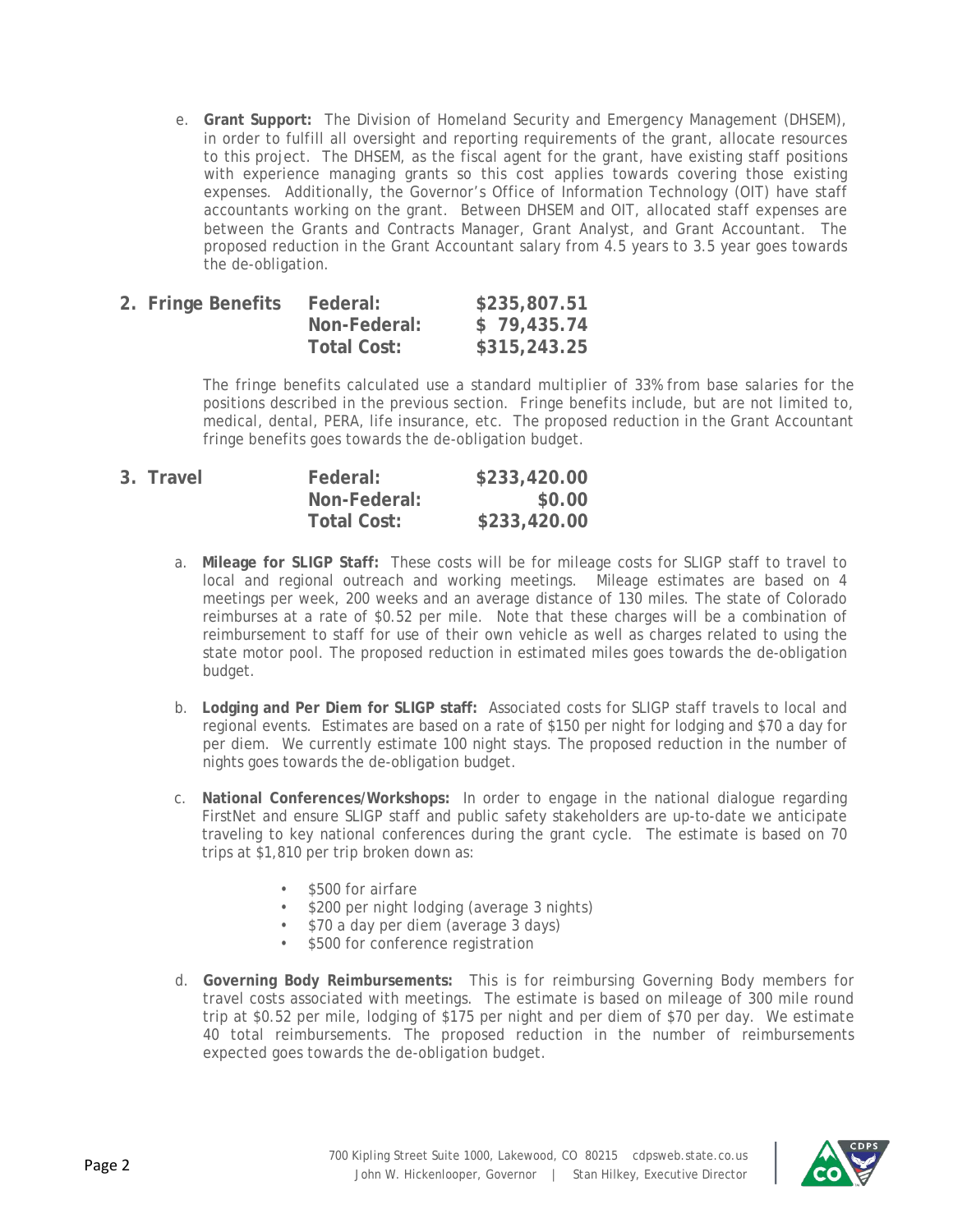- e. **Travel Reimbursement for Local Stakeholders:** We anticipate some local stakeholders requesting reimbursement for travel expenses to and from working meeting, estimated at 50 reimbursements at a cost of \$292 per person (reimbursement). The proposed reduction in the number of reimbursements expected goes towards the de-obligation budget. This expense is based on the following:
	- \$84 for Mileage (160 miles round-trip)
	- \$71 Per Diem
	- \$137 for Lodging

| \$0.00<br>Total Cost:<br>4. Equipment |  |
|---------------------------------------|--|
|---------------------------------------|--|

At this point we have not identified costs for this category

| 5. Supplies | Federal:           | \$38,444.00 |
|-------------|--------------------|-------------|
|             | Non-Federal:       | \$0.00      |
|             | <b>Total Cost:</b> | \$38,444.00 |

- a. **Education/Training Materials:** These costs are estimates for potential printing and production costs for any materials necessary for education and training.
- b. **Computers:** We anticipate each individual hired needing a laptop computer.
- c. **Office Furniture:** This includes desks, printers and other office furniture needed for the positions hired.
- d. **General Supplies:** These costs will be allocated for general office supplies used during the process.

| 6. Contractual | Federal:     | \$920,542.99 |
|----------------|--------------|--------------|
|                | Non-Federal: | \$0.00       |
|                | Total Cost:  | \$920,542.99 |

- a. **Legal/MOU Efforts – Special Assistant Attorney General (SAAG) State and Local Entities:**  These costs relate to anticipated work completed by staff assigned as SAAG's to support the overall FirstNet effort. Estimates based on \$220 per hour and 681 hours. The proposed reduction in the number of hours expected goes towards the de-obligation budget.
- b. **Legal/MOU Efforts – Local Entities**: This line has been combined into a single line (above): "Legal/MOU Efforts – Special Assistant Attorney General (SAAG) State and Local Entities."
- c. **Legal/MOU Efforts – Outside Expertise:** These costs are for any specific legal expertise necessary for the project from outside legal counsel. Estimates based on \$300 per hour and 100 hours.
- d. **Data Collection/Analysis:** This cost is to hire external consultants to assist in gathering, analyzing and preparing the necessary data as requested by FirstNet for the request for proposal (RFP) and consultation process.
- e. **A/V, Graphics and Production Services:** This cost is associated with the development of outreach videos, website or other marketing graphics/materials and other productions costs associated with the education and outreach element of the program. These

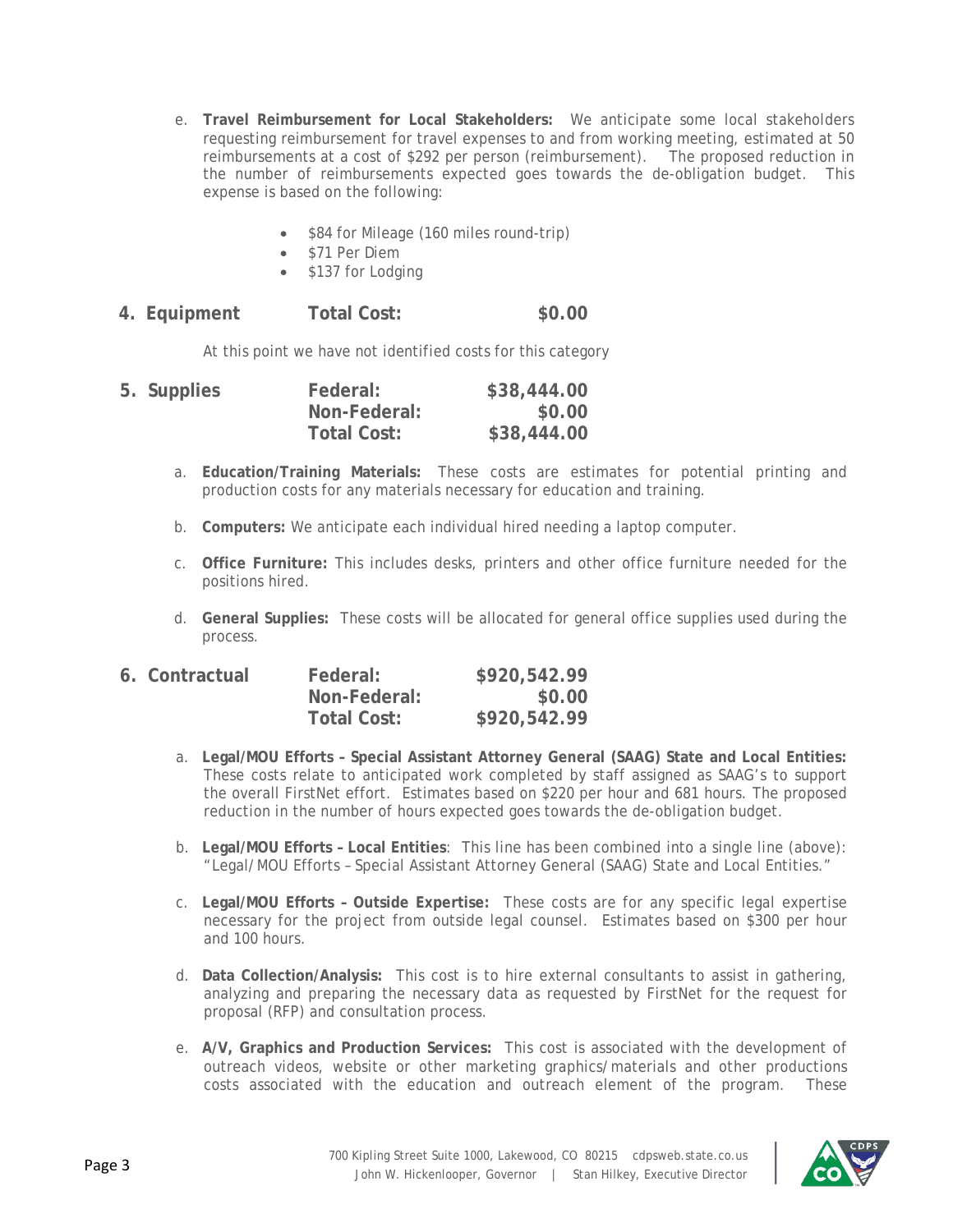expenditures are expected to be performed by outside contractors although may be done by internal state resources. The proposed reduction in the costs per video, annual website maintenance, graphics production and A/V support goes towards the de-obligation budget. Cost estimates are:

- \$12,000 for multiple video production (\$4,000 per video)
- \$3,000 for annual website maintenance (\$50/hour for 60 hours)
- \$3,000 for graphics production
- \$2,000 for A/V support (\$100/hour for 20 hours)
- f. **Training Services:** These costs will include the development of on-line training programs and materials to enable training of local and state communications officials on LTE technology. The costs are an estimate of a fixed price contract based on similar contracts from other states activities (Texas), and the proposed reduction in the fixed price contract goes towards the de-obligation budget.
- g. **General Contractual Services:** These costs include general education, outreach, data collection, and other services necessary to reach the SLIGP goals and meet FirstNet requirements. The proposed reduction in this category goes towards the de-obligation budget.
- h. **Project Coordinator:** This position is a contract position until February 03, 2016 and will be responsible for developing and maintaining projects plans, contact databases, tracking metrics, scheduling and providing general support to the overall effort.
- **7. Construction Total Cost: \$0.00**

Per the SLIGP guidance there will be no construction related expenses for this project.

| 8. Other | Federal:           | \$67,689.00  |
|----------|--------------------|--------------|
|          | Non-Federal:       | \$243,393.47 |
|          | <b>Total Cost:</b> | \$311,082.47 |

- a. **Statewide Summit Venue Rental:** These costs represent facility rental fees for the statewide summits planned. We anticipate five statewide events over the life of the grant and a cost of \$4,000 per event.
- b. **Meeting Attendance Time – Governing Body:** These are personnel costs associated with the Governing Body and their time spent on the project. We have estimated an average salary of \$39.60/hour based on BLS statistics related to public safety leadership positions. The hours are based on 12 meetings a year, 2 hours per meeting and 14 board members.
- c. **Meeting Attendance Time – Local Stakeholders:** These are personnel costs associated to local stakeholders for outreach and working group meetings. The estimates are based on an average salary of \$33.29/hour based on BLS statistics for first responder. We anticipate 89 meetings per year, 16 participants per meeting and 1-hour duration for each meeting.
- d. **Coverage Objectives:** These expenses are for any software potentially needed to support the coverage objectives project (Modeling/Communications/User Management Software), contact management (SalesForce.com) or communications software (email, newsletter services).

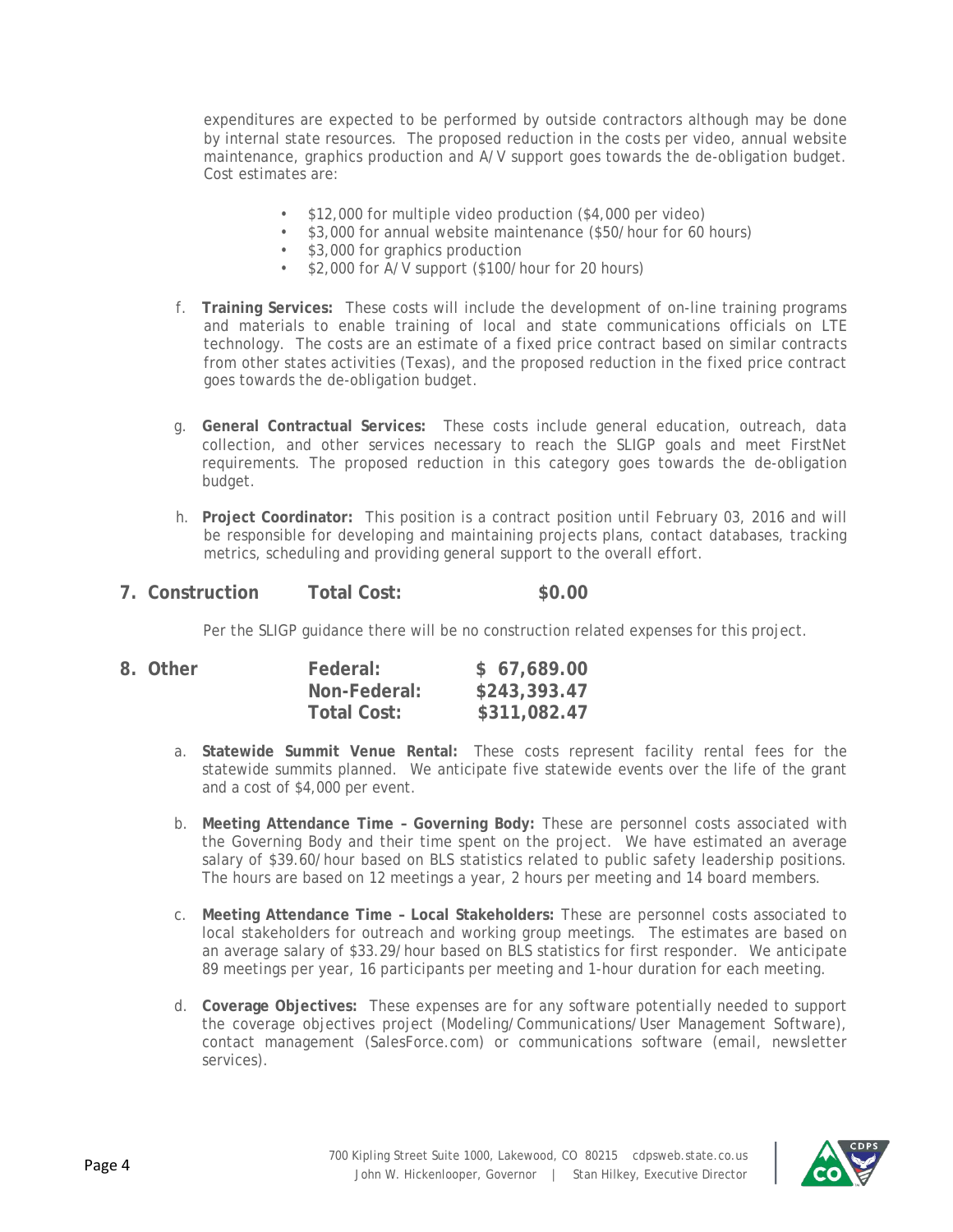## **Matching Funds**

### **In-Kind**

For this project, the State anticipates utilizing in-kind contributions for a majority of the match. This will come from the in-kind time contributions of local and state personnel while working on the project. We have developed a standard salary rate for both first-line first responders and leadership levels to represent the different levels of individuals. These rates are \$33.59/hour and \$39.60 respectively. The specific levels of time anticipated our outlined in the previous narrative.

### **Salary and Fringe Benefits**

As mentioned above, a portion of the salary and fringe benefits tracked and paid by OIT for activities allowable under SLIGP for the Broadband Program Manager and the Broadband Implementation Manager, and reported quarterly and at the end of the grant period.

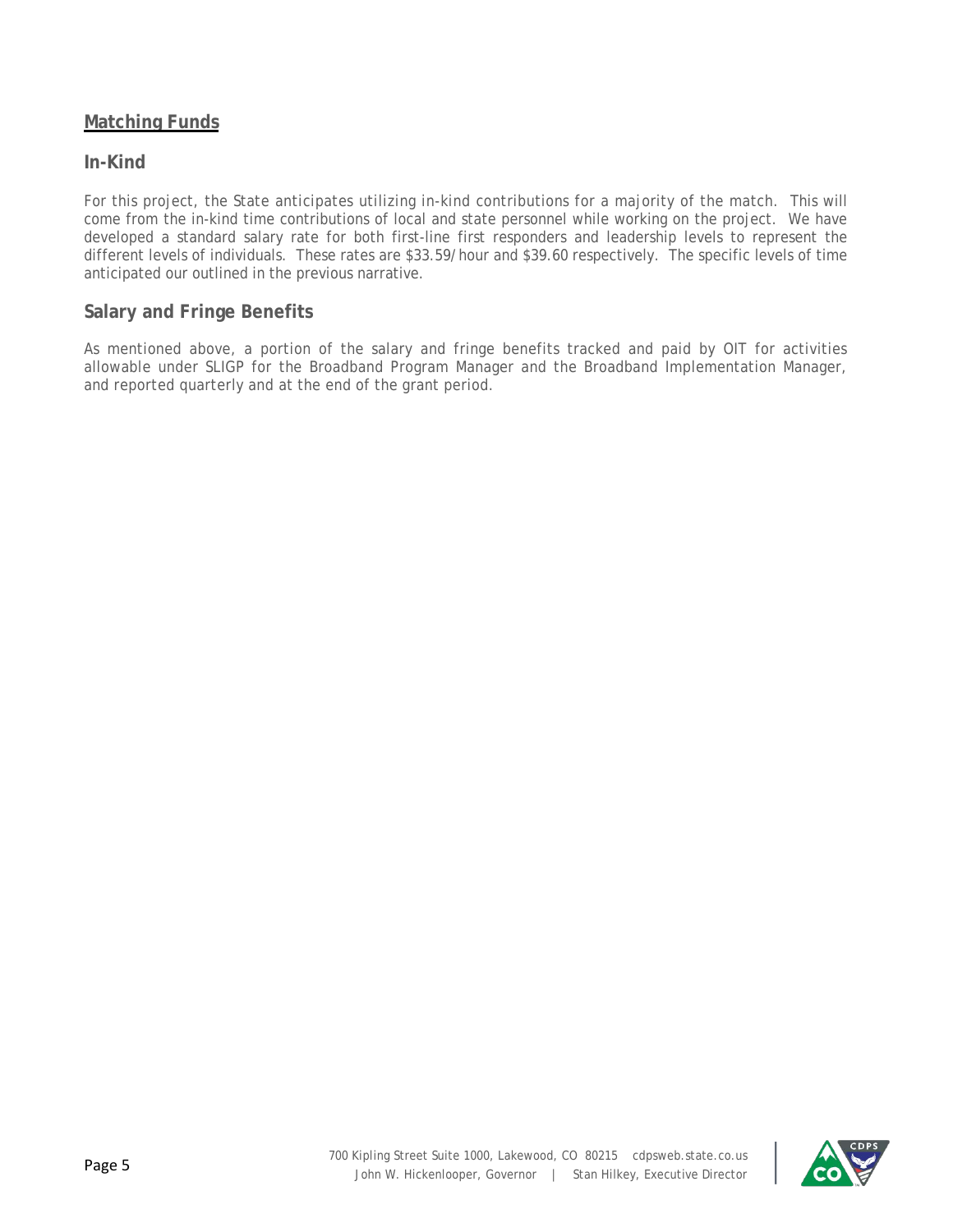| Category                                                                                                                                                                                                                                                                                                                                                                                                                                                                                                                            | <b>Detailed Description of Budget</b><br>(for full grant period) |                        |                   | <b>Updated Budget</b> |            |             |            | <b>Voluntary</b><br><b>De-obligation Amount</b> |
|-------------------------------------------------------------------------------------------------------------------------------------------------------------------------------------------------------------------------------------------------------------------------------------------------------------------------------------------------------------------------------------------------------------------------------------------------------------------------------------------------------------------------------------|------------------------------------------------------------------|------------------------|-------------------|-----------------------|------------|-------------|------------|-------------------------------------------------|
| a. Personnel                                                                                                                                                                                                                                                                                                                                                                                                                                                                                                                        | Quantity                                                         | <b>Unit Cost</b>       | <b>Total Cost</b> | Quantity              | Federal    | Non-Federal | Total      | 250,000.00                                      |
| Public Safety Broadband Program Manager (PSPM)<br>This position will spend 100% of their time on SLIGP activities for 4<br>years. The base salary is \$99,500 per year.<br>$$99,500 \times 100\% = $99,500.$<br>Title Changed 12/1/2016 - Broadband Implementation Manager<br>Position funded with general funds effective 12/1/2016.<br>Federal amount reflects actual salary expended up to 11/30/2016.<br><b>Non-Federal</b> amount is In-Kind Match spent completing SLIGP<br>allowable activities.                             | 4 years                                                          | 99,500.00              | 398,000.00        | 4 years               | 169,144.50 | 158,017.79  | 327,162.29 |                                                 |
| <b>Education and Outreach Manager (EOM)</b><br>One outreach coordinator will spend 100% of the time on SLIGP<br>grant activities for 4 years. The EOM's base salary is \$72,600.                                                                                                                                                                                                                                                                                                                                                    |                                                                  |                        | 290,400.00        |                       |            |             | 290,400.00 |                                                 |
| $$72.600 \times 100\% = $72.600$<br><b>Project Coordinator</b>                                                                                                                                                                                                                                                                                                                                                                                                                                                                      | 4 years                                                          | 72,600.00              |                   | 4 years               | 290,400.00 |             |            |                                                 |
| This position will be responsible for developing and maintaing<br>projects plans, contact databases, tracking metrics, scheduling and<br>providing general support to the overall effort. The base salary will<br>be \$66,500 and will be budgeted for 1.88 years starting February 04,<br>2016 through the end of the grant.                                                                                                                                                                                                       | 1.88 years                                                       | 66,500.00              | 125,020.00        | 1.88 years            | 125,020.00 |             | 125,020.00 |                                                 |
| Salary for existing Broadband Program Manager as related to the<br>required duties for the Single Point of Contact (SPOC) requirements.<br>Salary is based on set amount of \$4,000 per year for 3.5 years.<br>Federal: SPOC Salary no longer needed.<br><b>Non-Federal</b> amount is In-Kind Match spent completing SLIGP<br>allowable activities. Broadband manager salary is estimated at<br>\$117,000/yr. Match will be 17.5% of his time on SLIGP allowable<br>activities for 4 years totalling \$81,900 or \$20,475 per year. |                                                                  |                        |                   |                       |            |             |            |                                                 |
|                                                                                                                                                                                                                                                                                                                                                                                                                                                                                                                                     | 3.5 years                                                        | 4,000.00               | 14,000.00         | 4 years               |            | 81,900.00   | 81,900.00  | 14,000.00                                       |
| <b>Grant Support -Grants &amp; Contracts Manager</b><br>Grant & Contracts Manager will spend 20% of their time on the<br>project for 4.5 years. Annual salary is 72,000. $$72,000 \times 20\% =$<br>\$14,400                                                                                                                                                                                                                                                                                                                        | 4.5 years                                                        | 14.400.00              | 64,800.00         | 4.5 years             | 64.800.00  |             | 64,800.00  |                                                 |
| <b>Grant Support -Grant Analyst</b><br>Grant Analyst will spend 20% of their time on the project for 4.5<br>years. Annual salary is \$67,200. \$67,200 x 20% = \$13,440                                                                                                                                                                                                                                                                                                                                                             |                                                                  |                        | 60,480.00         |                       |            |             | 60,480.00  |                                                 |
| <b>Grant Support -Grant Accountant</b><br>Grant Accountant will spend 20% of their time on the project for 3.5<br>years. Annual salary is \$64,630. \$64,630 x 20% = \$12,926                                                                                                                                                                                                                                                                                                                                                       | 4.5 years                                                        | 13,440.00<br>12,926.00 | 58,167.00         | 4.5 years             | 60,480.00  |             | 45,241.00  |                                                 |
| <b>Total Personnel</b>                                                                                                                                                                                                                                                                                                                                                                                                                                                                                                              | 4.5 years                                                        |                        |                   | 3.5 years             | 45,241.00  |             |            | 12,926.00                                       |
| b. Benefits                                                                                                                                                                                                                                                                                                                                                                                                                                                                                                                         |                                                                  |                        | 1,010,867.00      |                       | 755,085.50 | 239,917.79  | 995,003.29 | 26,926.00                                       |
|                                                                                                                                                                                                                                                                                                                                                                                                                                                                                                                                     | Quantity                                                         | <b>Unit Cost</b>       | <b>Total Cost</b> | Quantity              | Federal    | Non-Federal | Total      | Federal                                         |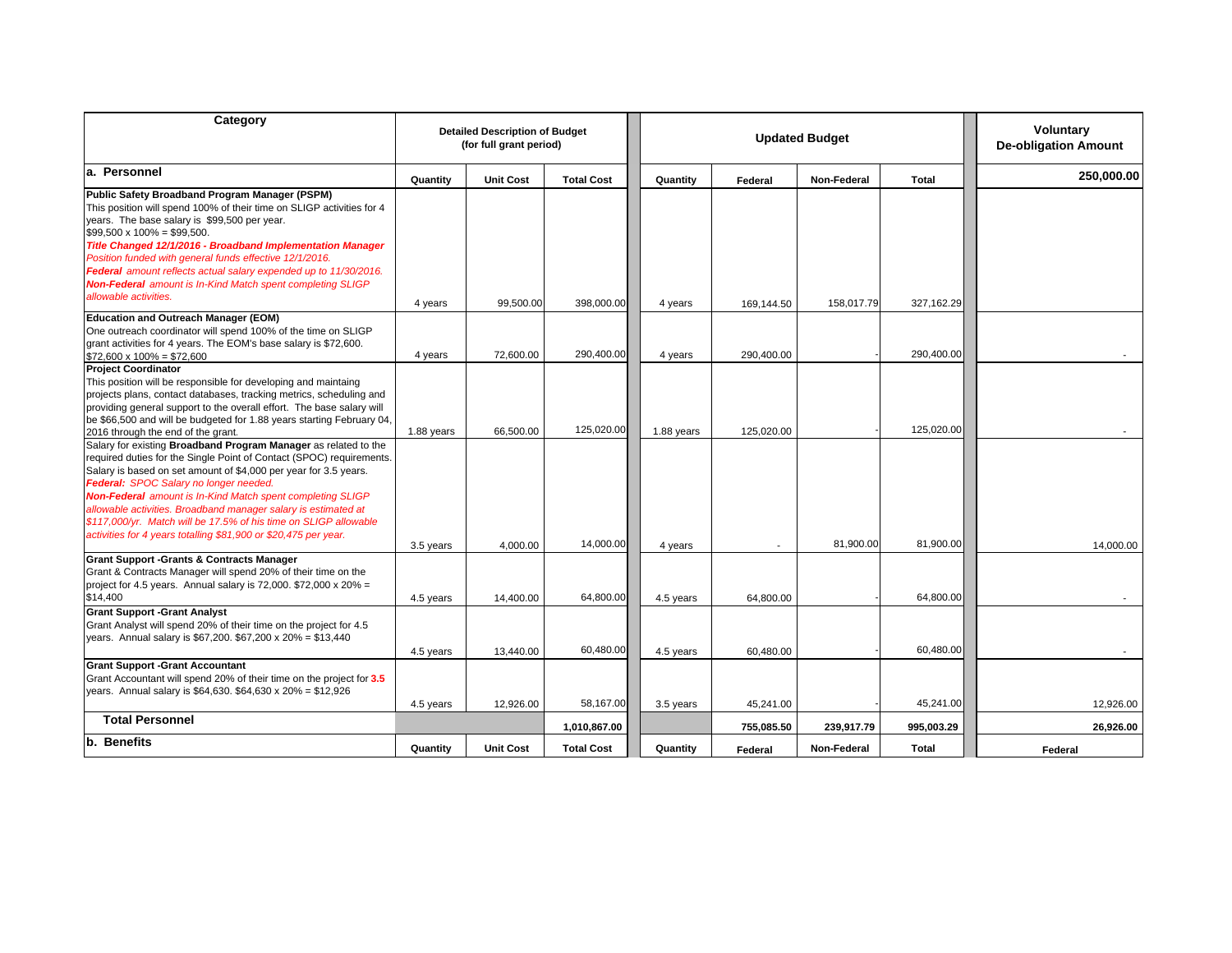| Category                                                                                                                                  | <b>Detailed Description of Budget</b><br><b>Updated Budget</b><br>(for full grant period) |                  |                   |          |            | <b>Voluntary</b><br><b>De-obligation Amount</b> |              |           |
|-------------------------------------------------------------------------------------------------------------------------------------------|-------------------------------------------------------------------------------------------|------------------|-------------------|----------|------------|-------------------------------------------------|--------------|-----------|
| <b>PSPM</b>                                                                                                                               |                                                                                           |                  |                   |          |            |                                                 |              |           |
|                                                                                                                                           |                                                                                           |                  |                   |          |            |                                                 |              |           |
| Benefits are calculated at 33% of salary, for the portion of time spent<br>on SLIGP activities. This is based on State of Colorado Budget |                                                                                           |                  |                   |          |            |                                                 |              |           |
| Office revised actual calculations.                                                                                                       |                                                                                           |                  |                   |          |            |                                                 |              |           |
|                                                                                                                                           |                                                                                           |                  |                   |          |            |                                                 |              |           |
| Title Changed 12/1/2016 - Broadband Implementation Manager                                                                                |                                                                                           |                  |                   |          |            |                                                 |              |           |
| Position funded with general funds effective 12/1/2016.                                                                                   |                                                                                           |                  |                   |          |            |                                                 |              |           |
| Federal amount reflects actual salary expended up to 11/30/2016.                                                                          |                                                                                           |                  |                   |          |            |                                                 |              |           |
| <b>Non-Federal</b> amount is In-Kind Match spent completing SLIGP                                                                         |                                                                                           |                  |                   |          |            |                                                 |              |           |
| allowable activities.                                                                                                                     | 33%                                                                                       | 398,000,00       | 131,340.00        | 33.166%  | 42,447.09  | 52,408.74                                       | 94,855.83    |           |
| Benefits for existing Broadband Program Manager are calculated                                                                            |                                                                                           |                  |                   |          |            |                                                 |              |           |
| at 33% of salary (\$117,000) per year, for 17.5% of his time spent on                                                                     |                                                                                           |                  |                   |          |            |                                                 |              |           |
| SLIGP activities each year. This is based on State of Colorado                                                                            |                                                                                           |                  |                   |          |            |                                                 |              |           |
| Budget Office revised actual calculations.                                                                                                |                                                                                           |                  |                   |          |            |                                                 |              |           |
| <b>Non-Federal</b> amount is In-Kind Match spent completing SLIGP                                                                         |                                                                                           |                  |                   |          |            |                                                 |              |           |
| allowable activities.                                                                                                                     | 33%                                                                                       | 81,900.0         |                   | 33%      |            | 27,027.00                                       | 27,027.00    |           |
| <b>EOM</b>                                                                                                                                |                                                                                           |                  |                   |          |            |                                                 |              |           |
| Benefits are calculated at 33% of salary, for the portion of time spent                                                                   |                                                                                           |                  |                   |          |            |                                                 |              |           |
| on SLIGP activities. This is based on State of Colorado Budget                                                                            |                                                                                           |                  |                   |          |            |                                                 |              |           |
| Office revised actual calculations.                                                                                                       | 33%                                                                                       | 290,400.00       | 95,832.00         | 33%      | 95,832.00  |                                                 | 95,832.00    |           |
| <b>Project Coordinator</b>                                                                                                                | 33%                                                                                       | 125,020.00       | 41,256.60         | 33%      | 41,256.60  |                                                 | 41,256.60    |           |
| <b>Grant Support -Grants &amp; Contracts Manager</b>                                                                                      |                                                                                           |                  |                   |          |            |                                                 |              |           |
| Benefits are calculated at 33% of salary, for the portion of time spent                                                                   |                                                                                           |                  |                   |          |            |                                                 |              |           |
| on SLIGP activities. This is based on State of Colorado Budget                                                                            |                                                                                           |                  |                   |          |            |                                                 |              |           |
| Office revised actual calculations.                                                                                                       | 33%                                                                                       | 64,800.00        | 21,384.00         | 33%      | 21,384.00  |                                                 | 21,384.00    |           |
| <b>Grant Support -Grant Analyst</b>                                                                                                       |                                                                                           |                  |                   |          |            |                                                 |              |           |
| Benefits are calculated at 33% of salary, for the portion of time spent                                                                   |                                                                                           |                  |                   |          |            |                                                 |              |           |
| on SLIGP activities. This is based on State of Colorado Budget                                                                            |                                                                                           |                  |                   |          |            |                                                 |              |           |
| Office revised actual calculations.                                                                                                       | 33%                                                                                       | 60,480.00        | 19,958.29         | 33%      | 19,958.29  |                                                 | 19,958.29    |           |
| <b>Grant Support -Grant Accountant</b>                                                                                                    |                                                                                           |                  |                   |          |            |                                                 |              |           |
| Benefits are calculated at 33% of salary, for the portion of time spent                                                                   |                                                                                           |                  |                   |          |            |                                                 |              |           |
| on SLIGP activities. This is based on State of Colorado Budget                                                                            |                                                                                           |                  |                   |          |            |                                                 |              |           |
| Office revised actual calculations.                                                                                                       | 33%                                                                                       | 58.167.00        | 19,195.11         | 33%      | 14,929.53  |                                                 | 14,929.53    | 4,265.58  |
| <b>Total Benefits</b>                                                                                                                     |                                                                                           |                  | 328.966.00        |          | 235.807.51 | 79.435.74                                       | 315.243.25   | 4,265.58  |
| c. Travel                                                                                                                                 | Quantity                                                                                  | <b>Unit Cost</b> | <b>Total Cost</b> | Quantity | Federal    | Non-Federal                                     | <b>Total</b> | Federal   |
| Mileage for SLIGP staff for stakeholders meetings, presentations                                                                          |                                                                                           |                  |                   |          |            |                                                 |              |           |
| and other responsibilities. Mileage estimates are 4 meetings per                                                                          |                                                                                           |                  |                   |          |            |                                                 |              |           |
| week for 200 weeks with an average round trip distance of 130                                                                             |                                                                                           |                  |                   |          |            |                                                 |              |           |
| miles Colorado currently reimburses at .52 per mile.                                                                                      | 120,000                                                                                   | 0.52             | 62,400.00         | 104,000  | 54,080.00  |                                                 | 54,080.00    | 8,320.00  |
| Lodging and Per Diem for SLIGP staff for meetings with local                                                                              |                                                                                           |                  |                   |          |            |                                                 |              |           |
| stakeholders. Estimates are \$150 per night for lodging and \$70 per                                                                      |                                                                                           |                  |                   |          |            |                                                 |              |           |
| day for per diem and 100 night stays.                                                                                                     | 150                                                                                       | 220.00           | 33,000.00         | 100      | 22,000.00  |                                                 | 22,000.00    | 11,000.00 |
| National Conferences: Travel for staff and stakeholders to attend                                                                         |                                                                                           |                  |                   |          |            |                                                 |              |           |
| national conferences. Airfare/travel is estimated at \$500/ticket; Hotel                                                                  |                                                                                           |                  |                   |          |            |                                                 |              |           |
| is estimated at \$200/night for 3 nights (Total: \$600); Per diem is                                                                      |                                                                                           |                  |                   |          |            |                                                 |              |           |
| estimated at \$70/day for 3 days (Total: \$210), Registration estimated                                                                   |                                                                                           |                  |                   |          |            |                                                 |              |           |
|                                                                                                                                           |                                                                                           |                  |                   |          |            |                                                 |              |           |
| at \$500 per trip; Grand Total = \$1,810/trip $*$ 70 trips = \$126,700                                                                    | 30                                                                                        | 1,810.00         | 54,300.00         | 70       | 126,700.00 |                                                 | 126,700.00   |           |
| Governing Body Reimbursements: Reimbursements for Governing                                                                               |                                                                                           |                  |                   |          |            |                                                 |              |           |
| Body members for meetings. Includes mileage (300 miles round                                                                              |                                                                                           |                  |                   |          |            |                                                 |              |           |
| trip @ \$0.52/mile=Total Roundtrip: \$156), lodging (\$175 night) and                                                                     |                                                                                           |                  |                   |          |            |                                                 |              |           |
| per diem (\$70 per day).                                                                                                                  | 54                                                                                        | 401.00           | 21,654.00         | 40       | 16,040.00  |                                                 | 16,040.00    | 5,614.00  |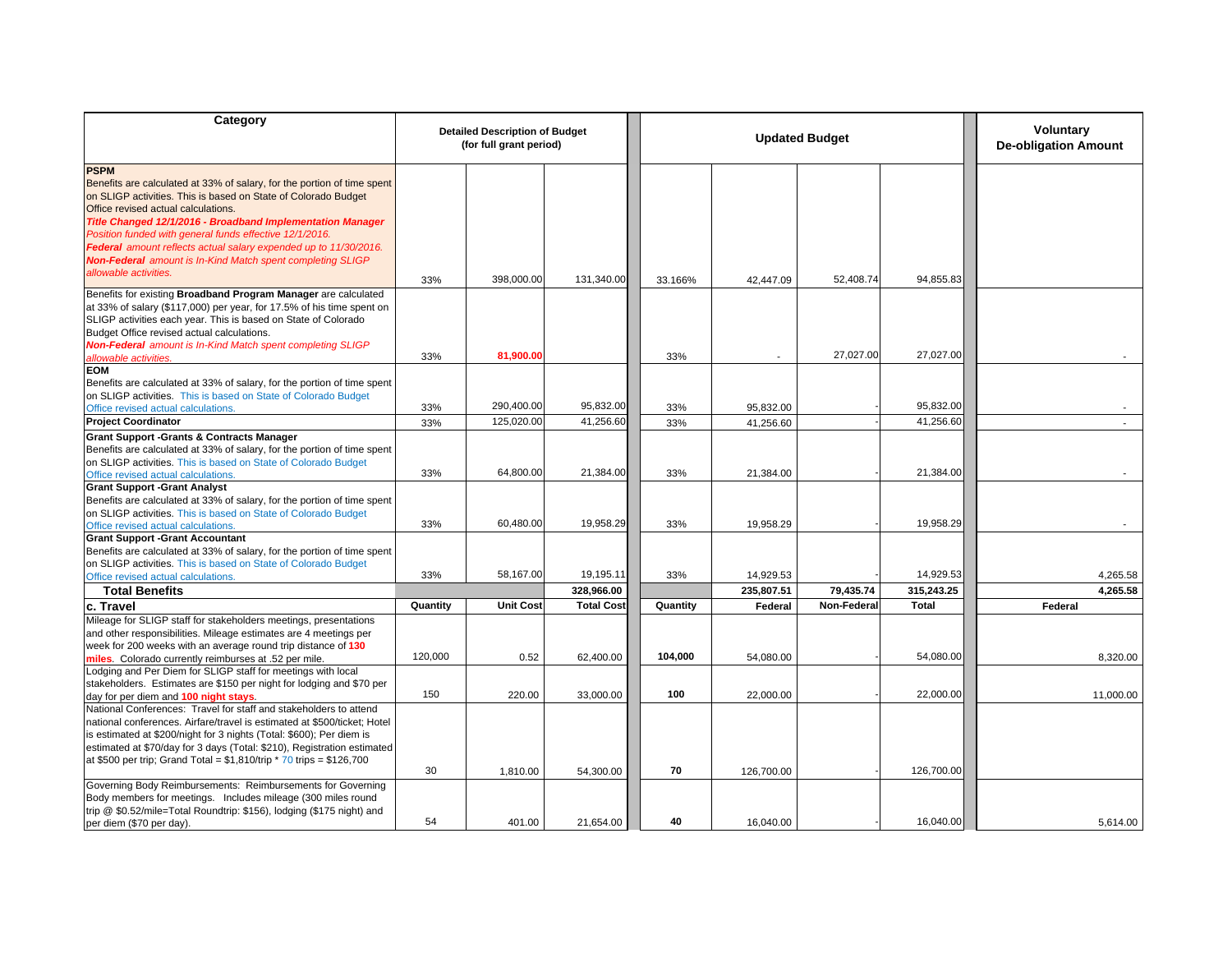| Category                                                                                                                                                                                                                                                                                                                                                                                                                                                                                                                                                                                                                                           |                | <b>Detailed Description of Budget</b><br>(for full grant period) |                   |                | <b>Updated Budget</b>    | <b>Voluntary</b><br><b>De-obligation Amount</b> |              |                          |
|----------------------------------------------------------------------------------------------------------------------------------------------------------------------------------------------------------------------------------------------------------------------------------------------------------------------------------------------------------------------------------------------------------------------------------------------------------------------------------------------------------------------------------------------------------------------------------------------------------------------------------------------------|----------------|------------------------------------------------------------------|-------------------|----------------|--------------------------|-------------------------------------------------|--------------|--------------------------|
| Travel Reimbursements for Local Stakeholders: Reimbursements for<br>local stakeholders to attend regional or statewide meetings<br>dedicated to the SLIGP process. Estimated 50 requests for<br>reimbursement at \$292 per person. Calculated adding standard                                                                                                                                                                                                                                                                                                                                                                                      |                |                                                                  |                   |                |                          |                                                 |              |                          |
| mileage costs of \$84 (160 miles), per diem of \$71 and lodging of<br>$$137$ per trip = \$292.00                                                                                                                                                                                                                                                                                                                                                                                                                                                                                                                                                   | 150            | 292.00                                                           | 29,200.00         | 50             | 14,600.00                |                                                 | 14,600.00    | 14,600.00                |
| <b>Total Travel</b>                                                                                                                                                                                                                                                                                                                                                                                                                                                                                                                                                                                                                                |                |                                                                  | 200,554.00        |                | 233,420.00               |                                                 | 233,420.00   | 39,534.00                |
| d. Equipment                                                                                                                                                                                                                                                                                                                                                                                                                                                                                                                                                                                                                                       | Quantity       | <b>Unit Cost</b>                                                 | <b>Total Cost</b> | Quantity       | Federal                  | Non-Federal                                     | <b>Total</b> | Federal                  |
| N/A                                                                                                                                                                                                                                                                                                                                                                                                                                                                                                                                                                                                                                                | 0              | $\sim$                                                           | $\sim$            | $\mathbf 0$    | $\overline{\phantom{a}}$ |                                                 |              |                          |
| <b>Total Equipment</b>                                                                                                                                                                                                                                                                                                                                                                                                                                                                                                                                                                                                                             |                |                                                                  |                   |                | $\blacksquare$           |                                                 |              |                          |
| e. Supplies                                                                                                                                                                                                                                                                                                                                                                                                                                                                                                                                                                                                                                        | Quantity       | <b>Unit Cost</b>                                                 | <b>Total Cost</b> | Quantity       | Federal                  | Non-Federal                                     | <b>Total</b> | Federal                  |
| Training Materials: Costs to include printing and production of                                                                                                                                                                                                                                                                                                                                                                                                                                                                                                                                                                                    |                |                                                                  |                   |                |                          |                                                 |              |                          |
| training meterials.                                                                                                                                                                                                                                                                                                                                                                                                                                                                                                                                                                                                                                | 1              | 4,000.00                                                         | 4,000.00          | $\mathbf 1$    | 4,000.00                 |                                                 | 4,000.00     |                          |
| Computers                                                                                                                                                                                                                                                                                                                                                                                                                                                                                                                                                                                                                                          | 4              | 3,750.00                                                         | 15,000.00         | $\overline{4}$ | 15,000.00                |                                                 | 15,000.00    | $\overline{\phantom{a}}$ |
| Office Furniture (Desks, Printers, etc.)                                                                                                                                                                                                                                                                                                                                                                                                                                                                                                                                                                                                           | $\overline{4}$ | 1,000.00                                                         | 4,000.00          | $\overline{4}$ | 4,000.00                 |                                                 | 4,000.00     | $\sim$                   |
| General Office Supplies \$286/month                                                                                                                                                                                                                                                                                                                                                                                                                                                                                                                                                                                                                | 54             | 286.00                                                           | 15,444.00         | 54             | 15,444.00                |                                                 | 15,444.00    | $\overline{\phantom{a}}$ |
| <b>Total Supplies</b>                                                                                                                                                                                                                                                                                                                                                                                                                                                                                                                                                                                                                              |                |                                                                  | 38,444.00         |                | 38,444.00                |                                                 | 38,444.00    |                          |
| Contractual                                                                                                                                                                                                                                                                                                                                                                                                                                                                                                                                                                                                                                        | Quantity       | <b>Unit Cost</b>                                                 | <b>Total Cost</b> | Quantity       | Federal                  | Non-Federal                                     | Total        | Federal                  |
| Legal/MOU Efforts - Special Assistant Attorney General (SAAG)                                                                                                                                                                                                                                                                                                                                                                                                                                                                                                                                                                                      |                |                                                                  |                   |                |                          |                                                 |              |                          |
| State and Local Entities: These will be costs incurred by staff<br>assigned as SAAG's to work on legal and MOU issues. These<br>hourly costs will be primarily incurred with approval of the Attorney<br>General's Office under existing agreements. 681 hours at \$220 per                                                                                                                                                                                                                                                                                                                                                                        | 800            | 220.00                                                           | 176,000.00        | 681            | 149,820.00               |                                                 | 149,820.00   | 26,180.00                |
| hour.<br>Legal/MOU Efforts - Local Entities: These will be costs incurred by<br>municipal and county level staff to work on legal and MOU issues.<br>These hourly expenses will be reimbursed directly to local<br>jurisdictions. 500 hours. This line has been combined into a single<br>line above now entitled Legal/MOU Efforts - Special Assistant<br><b>Attorney General State and Local Entities.</b>                                                                                                                                                                                                                                       | 0              |                                                                  |                   | 0              |                          |                                                 |              |                          |
| Legal/MOU Efforts - Outside Expertise: These will be hourly costs to<br>bring in outside (private) legal expertise on specific issues where it is<br>needed. 100 hours.                                                                                                                                                                                                                                                                                                                                                                                                                                                                            | 100            | 300.00                                                           | 30,000.00         | 100            | 30,000.00                |                                                 | 30,000.00    |                          |
| Data Collection/Analysis: This cost will be to hire external<br>consultants to assist in gathering, analyzing and preparing the<br>necessary data as requested by FirstNet for the RFP and<br>consultation process. This number is based on the executed                                                                                                                                                                                                                                                                                                                                                                                           |                |                                                                  |                   |                |                          |                                                 |              |                          |
| contract for these tasks.<br>A/V, Graphics and Production Services: This cost will be associated<br>with the development of videos, website or other marketing<br>graphics/materials and other productions costs associated with the<br>education and outreach element of the program. These<br>expenditures are expected to be done by outside contractors<br>although may be done by internal state resources. Costs are based<br>on estimates from internal production department and are as follows:<br>Video production \$12,000 (\$4,000 per video*3), Annual Website<br>Maintenance: \$3,000 (\$50/hour for 60 hours), Graphics production: | -1             | 245,750.00                                                       | 245,750.00        | $\overline{1}$ | 245,750.00               |                                                 | 245,750.00   |                          |
| \$3,000, A/V Support \$2,000 (\$100/hour for 20 hours).                                                                                                                                                                                                                                                                                                                                                                                                                                                                                                                                                                                            | -1             | 30,000.00                                                        | 30.000.00         | $\mathbf 1$    | 20,000.00                |                                                 | 20,000.00    | 10,000.00                |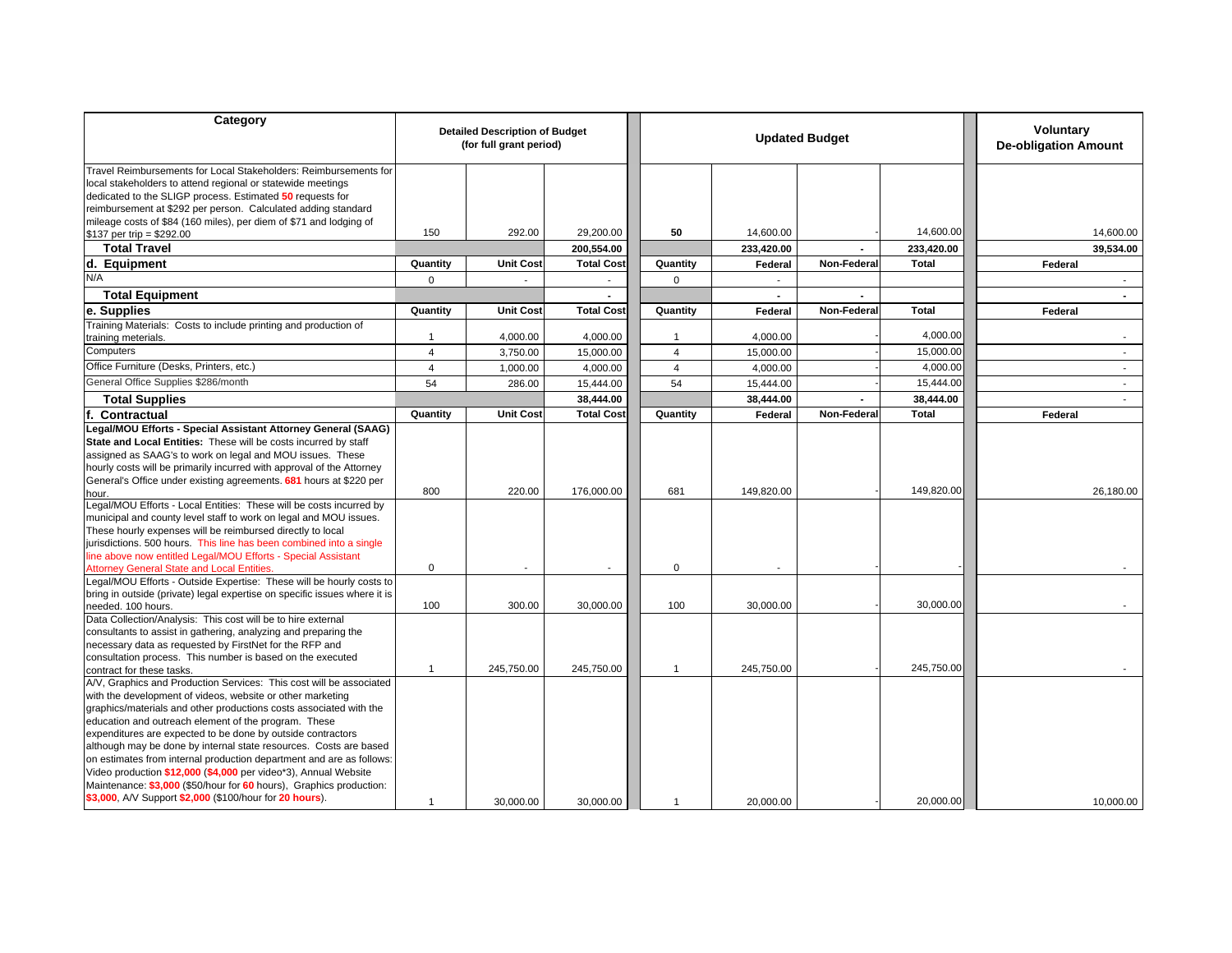| Category                                                                                                                                                                                                                                                                                                                                                                                                                                                                                                                                                         |                | <b>Detailed Description of Budget</b><br>(for full grant period) |                   | <b>Updated Budget</b> |              |                |              | <b>Voluntary</b><br><b>De-obligation Amount</b> |  |
|------------------------------------------------------------------------------------------------------------------------------------------------------------------------------------------------------------------------------------------------------------------------------------------------------------------------------------------------------------------------------------------------------------------------------------------------------------------------------------------------------------------------------------------------------------------|----------------|------------------------------------------------------------------|-------------------|-----------------------|--------------|----------------|--------------|-------------------------------------------------|--|
| Training Services: These costs will include the development of on-<br>line training programs and materials to enable training of local, tribal<br>and state stakeholders on LTE technology. Cost is an estimate of<br>fixed price contract based on similar expenses from other states<br>activities (Texas).                                                                                                                                                                                                                                                    | 1              | 30,000.00                                                        | 30,000.00         | $\overline{1}$        | 25,000.00    |                | 25,000.00    | 5,000.00                                        |  |
| General Contractual Services: Third-party contract services for data<br>collection and analysis. Costs are based on exisitng fixed-price<br>contract and future contracts will be executied on a fiexed-price<br>format based on needs and requirements determined after inital<br>contract and services have been completed. Estimates are based                                                                                                                                                                                                                |                |                                                                  |                   |                       |              |                |              |                                                 |  |
| on the existing fixed-price contract for data collection services.<br>Project Coordinator: This position will be responsible for developing<br>and maintaing projects plans, contact databases, tracking metrics,<br>scheduling and providing general support to the overall effort. The<br>base salary will be \$66,500 starting May 2015 until February 3,<br>2016. The position is estiamted to become a full-time employee for<br>remainder of grant effective February 4, 2016.<br>Note, this position is on a contract basis for 2015 and will not receive | $\overline{1}$ | 530,212.41                                                       | 530,212.41        | $\overline{1}$        | 392,117.99   |                | 392,117.99   | 138,094.42                                      |  |
| benefits during this time.                                                                                                                                                                                                                                                                                                                                                                                                                                                                                                                                       | 0.87 years     | 66,500.00                                                        | 57,855.00         | 0.87 years            | 57,855.00    |                | 57,855.00    |                                                 |  |
| <b>Total Contractual</b>                                                                                                                                                                                                                                                                                                                                                                                                                                                                                                                                         |                |                                                                  | 1,099,817.41      |                       | 920,542.99   |                | 920,542.99   | 179,274.42                                      |  |
| <b>Construction</b><br>g.                                                                                                                                                                                                                                                                                                                                                                                                                                                                                                                                        | Quantity       | <b>Unit Cost</b>                                                 | <b>Total Cost</b> | Quantity              | Federal      | Non-Federal    | <b>Total</b> | Federal                                         |  |
| N/A                                                                                                                                                                                                                                                                                                                                                                                                                                                                                                                                                              |                |                                                                  |                   |                       |              |                |              | $\sim$                                          |  |
| <b>Total Construction</b>                                                                                                                                                                                                                                                                                                                                                                                                                                                                                                                                        |                |                                                                  | ä,                |                       |              | $\blacksquare$ |              |                                                 |  |
| Other<br>h.                                                                                                                                                                                                                                                                                                                                                                                                                                                                                                                                                      | Quantity       | <b>Unit Cost</b>                                                 | <b>Total Cost</b> | Quantity              | Federal      | Non-Federa     | <b>Total</b> | Federal                                         |  |
| Statewide meetings venue rental: For large statewide meeting we<br>anticipate the need to rent venues to hold everyone. We budget<br>\$4,000 per event and 2 events per year for 2 1/2 years for a total of 5<br>events.                                                                                                                                                                                                                                                                                                                                         | 5              | 4,000.00                                                         | 20,000.00         | 5                     | 20,000.00    |                | 20,000.00    |                                                 |  |
| Meeting Attendance Time - Governing Body: Personnel costs<br>associated with Governing Body meeting. We have estimated an<br>average salary of \$39.60 an hour based on BLS statistics. The<br>number of hours is based on 2 hour meetings at 12 meetings/year for<br>14 board members for the 4.5 year duration of the performance<br>period. (2*12=24; 24*14=336; 336*4.5 years=1,512)                                                                                                                                                                         | 1,512          | 39.60                                                            | 59,875.00         | 1,512                 |              | 30,337.47      | 30,337.47    |                                                 |  |
| Meeting Attendance/Other Task Time Stakeholder Meetings:<br>Personnel cost for local stakeholder meetings. Estimates are based<br>on approximately 89 meetings per year, 16 participants per meeting<br>and 1.0 hour per meeting for the 4.5 year duration of the<br>performance period and \$33.29 per hour based on BLS statistics<br>(89*4.5=400 *; 400*1hr*16=6,400; 6,400*\$33.29=\$213,056)<br>Actual calculation of 89*4.5=400.5 However, the program is on target for 400                                                                                |                |                                                                  |                   |                       |              |                |              |                                                 |  |
| meetings by the end of the grant on 12/31/2017 and 400 is the figure used.                                                                                                                                                                                                                                                                                                                                                                                                                                                                                       | 16,848         | 33.56                                                            | 565,419.00        | 6,400                 | \$           | 213,056.00     | 213,056.00   |                                                 |  |
| Coverage Objectives - Modeling Software /Communications/User<br>Mangement Software/GIS Software.                                                                                                                                                                                                                                                                                                                                                                                                                                                                 | $\mathbf 1$    | 47,642.00                                                        | 47,642.00         | -1                    | 47,689.00    |                | 47,689.00    |                                                 |  |
| <b>Total Other</b>                                                                                                                                                                                                                                                                                                                                                                                                                                                                                                                                               |                |                                                                  | 692,936.00        |                       | 67,689.00    | 243,393.47     | 311,082.47   | $\blacksquare$                                  |  |
|                                                                                                                                                                                                                                                                                                                                                                                                                                                                                                                                                                  |                |                                                                  |                   |                       |              |                |              |                                                 |  |
| <b>Total Direct Charges</b>                                                                                                                                                                                                                                                                                                                                                                                                                                                                                                                                      |                |                                                                  | 3,371,584.41      |                       | 2,250,989.00 | 562,747.00     | 2,813,736.00 | 250,000.00                                      |  |
|                                                                                                                                                                                                                                                                                                                                                                                                                                                                                                                                                                  | Quantity       | <b>Unit Cost</b>                                                 | <b>Total Cost</b> |                       | Federal      | Non-Federal    | Total        |                                                 |  |
| <b>Indirect Costs</b><br>N/A                                                                                                                                                                                                                                                                                                                                                                                                                                                                                                                                     |                |                                                                  |                   |                       |              |                |              | Federal                                         |  |
|                                                                                                                                                                                                                                                                                                                                                                                                                                                                                                                                                                  |                |                                                                  |                   |                       |              |                |              |                                                 |  |